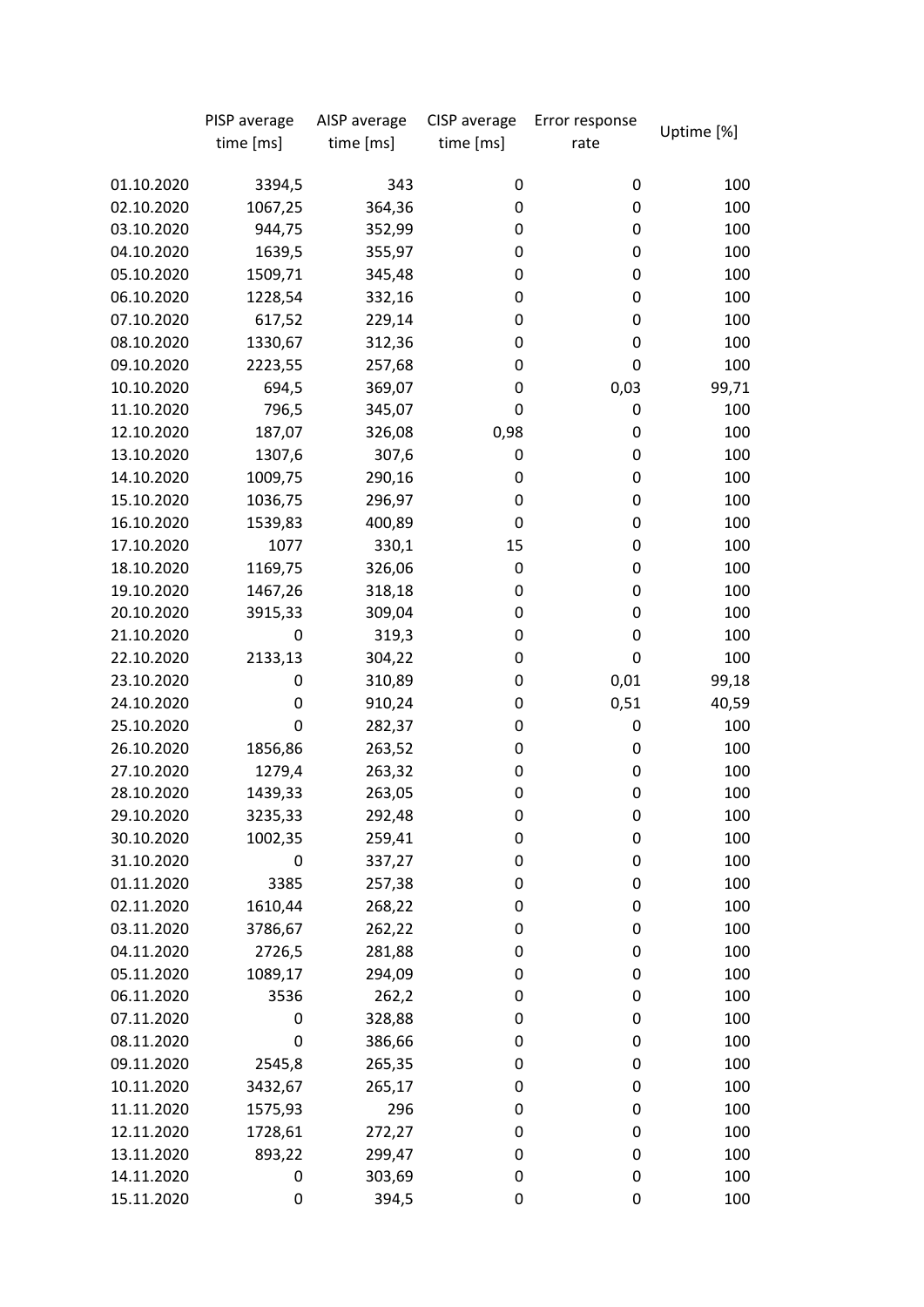| 16.11.2020 | 0       | 267,25 | 0 | 0    | 100   |
|------------|---------|--------|---|------|-------|
| 17.11.2020 | 0       | 298,93 | 0 | 0    | 100   |
| 18.11.2020 | 2962,5  | 264,89 | 0 | 0    | 100   |
| 19.11.2020 | 0       | 259,53 | 0 | 0    | 100   |
| 20.11.2020 | 746,8   | 292,04 | 0 | 0    | 100   |
| 21.11.2020 | 3361,75 | 392,24 | 0 | 0,01 | 99,52 |
| 22.11.2020 | 0       | 298,65 | 0 | 0    | 100   |
| 23.11.2020 | 0       | 259,67 | 0 | 0    | 100   |
| 24.11.2020 | 1077,7  | 295,72 | 0 | 0    | 100   |
| 25.11.2020 | 564,14  | 292,93 | 0 | 0    | 100   |
| 26.11.2020 | 1983    | 500,78 | 0 | 0    | 100   |
| 27.11.2020 | 0       | 277,59 | 0 | 0    | 100   |
| 28.11.2020 | 0       | 334,93 | 0 | 0    | 100   |
| 29.11.2020 | 0       | 342,56 | 0 | 0    | 100   |
| 30.11.2020 | 1172,2  | 322,21 | 0 | 0    | 100   |
| 01.12.2020 | 1346,25 | 257,01 | 0 | 0    | 100   |
| 02.12.2020 | 682,21  | 290,41 | 0 | 0    | 100   |
| 03.12.2020 | 3197,75 | 396,86 | 0 | 0    | 100   |
| 04.12.2020 | 932,38  | 336,59 | 0 | 0    | 100   |
| 05.12.2020 | 2337    | 347,41 | 0 | 0    | 100   |
| 06.12.2020 | 0       | 315,06 | 0 | 0    | 100   |
| 07.12.2020 | 727,75  | 279,96 | 0 | 0    | 100   |
| 08.12.2020 | 1048,38 | 372,82 | 0 | 0    | 100   |
| 09.12.2020 | 0       | 275,81 | 0 | 0    | 100   |
| 10.12.2020 | 0       | 279,8  | 0 | 0    | 100   |
| 11.12.2020 | 0       | 256,54 | 0 | 0    | 97,1  |
| 12.12.2020 | 0       | 246,3  | 0 | 0,01 | 96,23 |
| 13.12.2020 | 0       | 248,54 | 0 | 0    | 100   |
| 14.12.2020 | 0       | 233,73 | 0 | 0    | 100   |
| 15.12.2020 | 0       | 235,31 | 0 | 0    | 100   |
| 16.12.2020 | 1618,5  | 257,82 | 0 | 0    | 100   |
| 17.12.2020 | 0       | 249,8  | 0 | 0    | 100   |
| 18.12.2020 | 0       | 268,08 | 0 | 0    | 100   |
| 19.12.2020 | 0       | 560,48 | 0 | 0,01 | 99,97 |
| 20.12.2020 | 0       | 280,46 | 0 | 0    | 100   |
| 21.12.2020 | 0       | 289,36 | 0 | 0    | 100   |
| 22.12.2020 | 0       | 252,44 | 0 | 0    | 100   |
| 23.12.2020 | 0       | 283,29 | 0 | 0    | 100   |
| 24.12.2020 | 0       | 298,04 | 0 | 0    | 100   |
| 25.12.2020 | 0       | 385,36 | 0 | 0    | 100   |
| 26.12.2020 | 0       | 304,04 | 0 | 0    | 100   |
| 27.12.2020 | 928,8   | 278,14 | 0 | 0    | 100   |
| 28.12.2020 | 0       | 262,24 | 0 | 0    | 100   |
| 29.12.2020 | 929     | 268,87 | 0 | 0    | 100   |
| 30.12.2020 | 2114    | 256,52 | 0 | 0    | 100   |
| 31.12.2020 | 0       | 267,88 | 0 | 0    | 100   |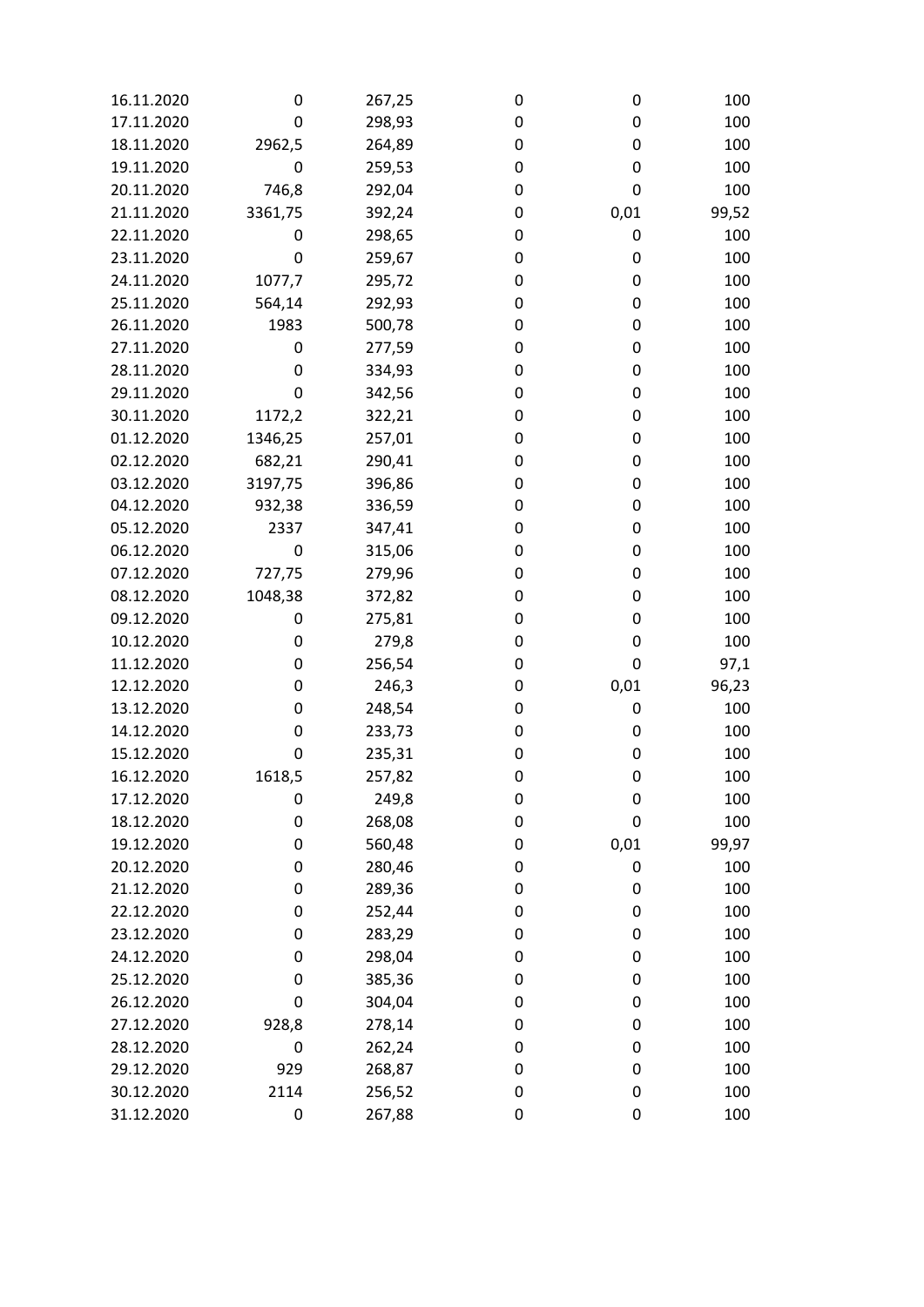## Downtime [%]